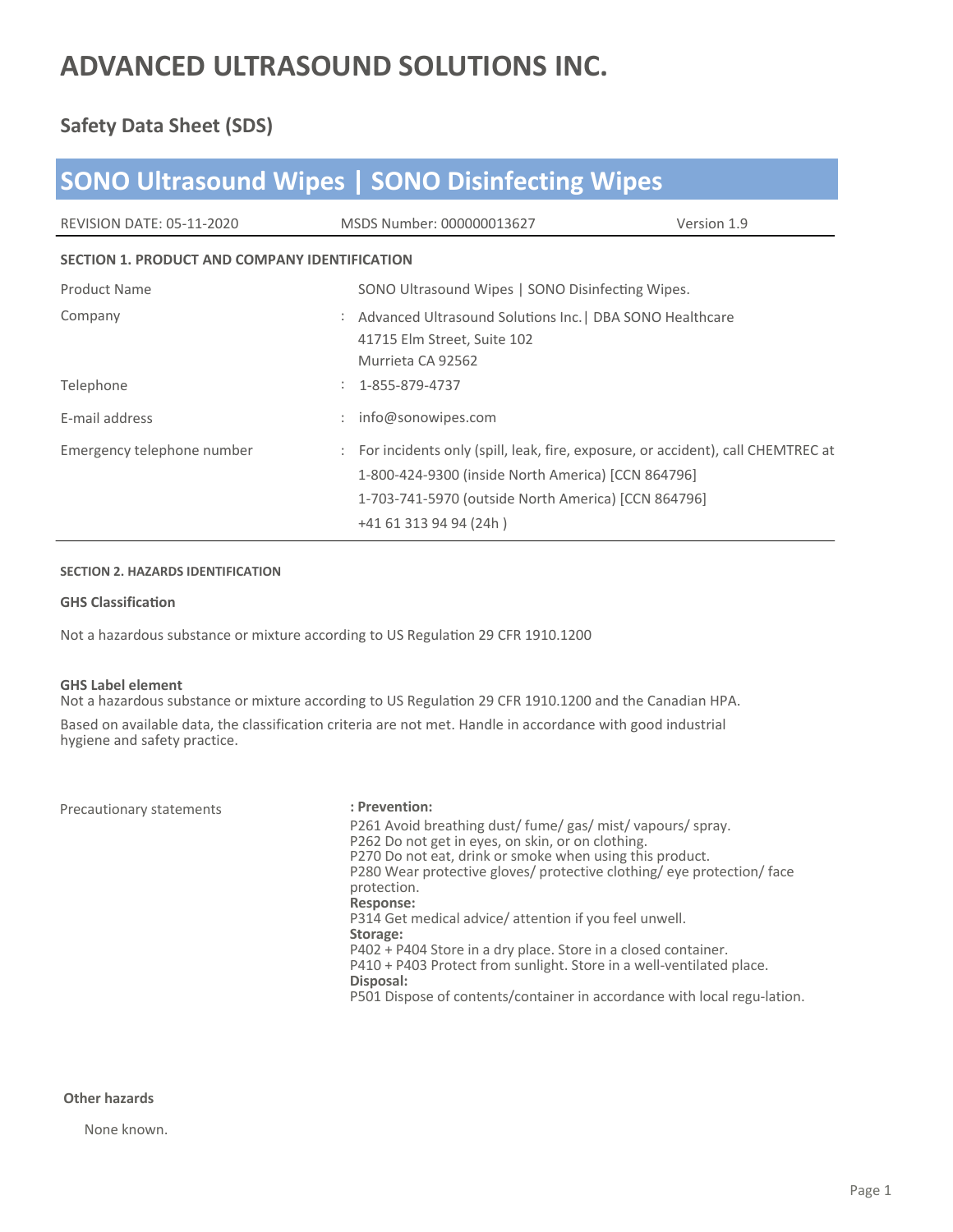### **Safety Data Sheet (SDS)**

# **SONO** Ultrasound Wipes | **SONO** Disinfecting Wipes

| <b>REVISION DATE: 05-11-2020</b> |  |  |  |
|----------------------------------|--|--|--|
|----------------------------------|--|--|--|

MSDS Number: 000000013627 Version 1.9

#### **SECTION 3. COMPOSITION/INFORMATION ON INGREDIENTS**

#### **Hazardous components**

| Chemical name / Synonyms                                                  | CAS-No.    | Concentration percent |
|---------------------------------------------------------------------------|------------|-----------------------|
| Decyldimethyloctylammonium chloride                                       | 32426-11-2 | 0.0909                |
| Dimethyldioctylammonium chloride                                          | 5538-94-3  | 0.0364                |
| Didecyldimethylammonium<br>chloride                                       | 7173-51-5  | 0.0545                |
| Quaternary ammonium Compounds, benzyl-C12-16-<br>Alkyldimethyl, chlorides | 68424-85-1 | 0.1212                |

#### **SECTION 4. FIRST AID MEASURES**

| <b>First aid procedures</b>          |                                                                                                     |
|--------------------------------------|-----------------------------------------------------------------------------------------------------|
| If inhaled                           | : Remove to fresh air.                                                                              |
|                                      | If breathing is irregular or stopped, administer artificial respiration.                            |
| In case of skin contact              | : After contact with skin, wash immediately with plenty of soap and water.                          |
|                                      | Consult a physician.                                                                                |
| In case of eye contact               | : In the case of contact with eyes, rinse immediately with plenty of water and seek medical advice. |
|                                      | Call a physician immediately.                                                                       |
| If swallowed                         | : Call a physician immediately.                                                                     |
|                                      | Clean mouth with water and drink afterwards plenty of water.                                        |
|                                      | Do not induce vomiting without medical advice.                                                      |
|                                      | Never give anything by mouth to an unconscious person.                                              |
| Most important symptoms and effects, | : No information available                                                                          |
| both acute and delayed               |                                                                                                     |

Notes to physician : No informaƟon available

#### **SECTION 5. FIREFIGHTING MEASURES**

| Suitable extinguishing media         | : Water spray                                                    |
|--------------------------------------|------------------------------------------------------------------|
|                                      | Dry powder                                                       |
|                                      | Foam                                                             |
| Further information                  | : Use water spray to cool unopened containers.                   |
| Specific hazards during firefighting | : Heating or fire can release toxic gas.                         |
| Special protective equipment for     | : In the event of fire, wear self-contained breathing apparatus. |
| firefighters                         |                                                                  |

#### **SECTION 6. ACCIDENTAL RELEASE MEASURES**

| Personal precautions, protective<br>equipment and emergency procedures | : Avoid dust formation. Use personal protective equipment.                                                                                    |
|------------------------------------------------------------------------|-----------------------------------------------------------------------------------------------------------------------------------------------|
| <b>Environmental precautions</b>                                       | : Prevent product from entering drains.                                                                                                       |
| Methods and materials<br>for containment and cleaning up               | : Sweep up or vacuum up spillage and collect in suitable container for disposal.<br>Do not flush into surface water or sanitary sewer system. |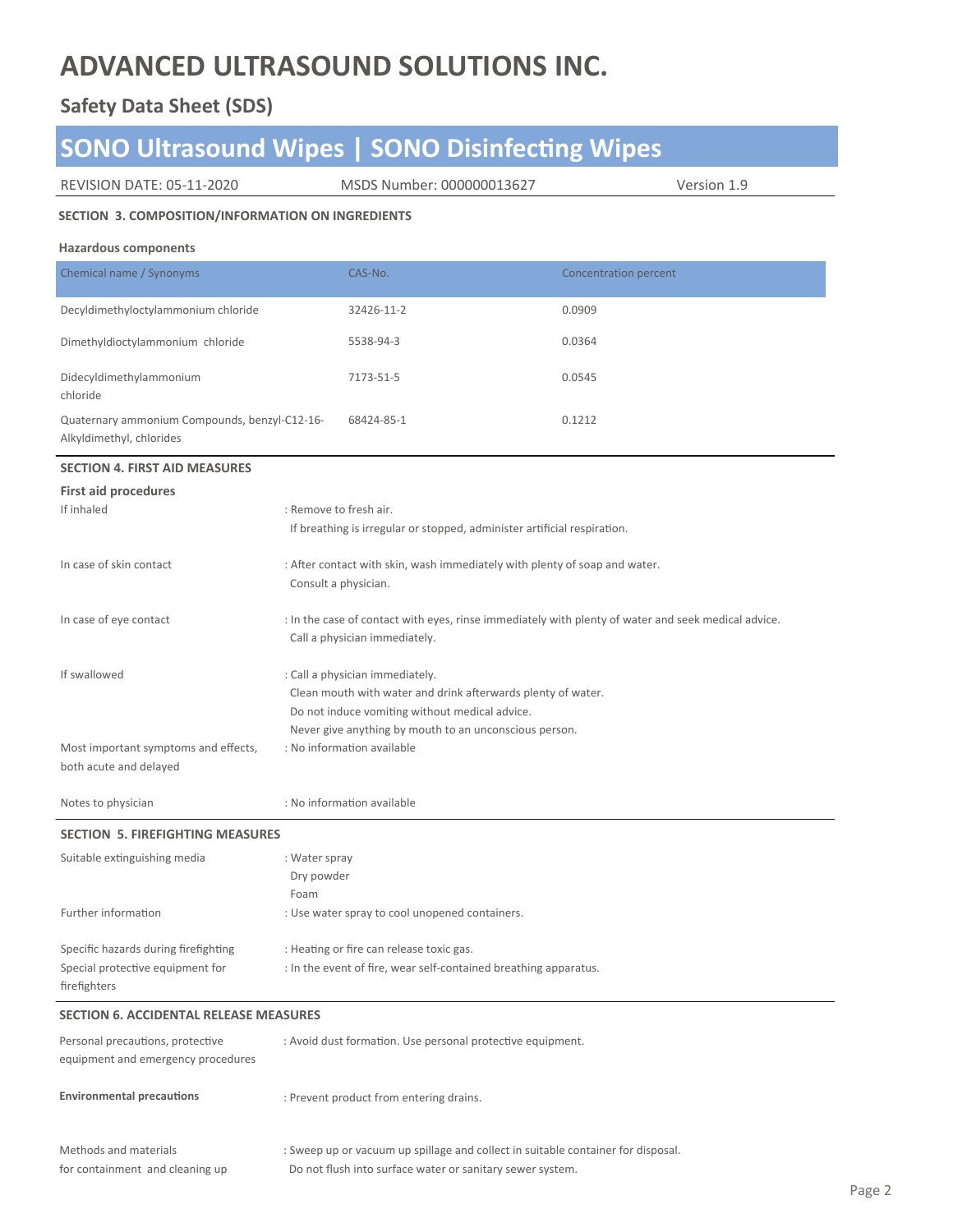### **Safety Data Sheet (SDS)**

# **SONO Ultrasound Wipes | SONO DisinfecƟng Wipes**

| REVISION DATE: 05-11-2020                                                                 | MSDS Number: 000000013627                                                                                                                        | Version 1.9 |
|-------------------------------------------------------------------------------------------|--------------------------------------------------------------------------------------------------------------------------------------------------|-------------|
| <b>SECTION 7. HANDLING AND STORAGE</b><br>Advice on protection against fire and explosion | Avoid dust formation.<br>Take precautionary measures against static discharges.                                                                  |             |
| Advice on safe handling                                                                   | : Provide sufficient air exchange and/or exhaust in work rooms.<br>Avoid formation of respirable particles.<br>Avoid contact with skin and eyes. |             |
| Conditions for safe storage                                                               | : Keep container tightly closed and dry.                                                                                                         |             |
| Further information on storage conditions                                                 | Storage temperature: < 60°C.<br>Keep away from food, drink and animal feedingstuffs.                                                             |             |
| Technical measures/Precautions                                                            | : Storage temperature: $< 60^{\circ}$ C.<br>Keep away from food, drink and animal feedingstuffs.                                                 |             |

#### **SECTION 8. EXPOSURE CONTROLS/PERSONAL PROTECTION**

#### **Components with workplace control parameters**

| Personal protective equipment |  |  |  |  |
|-------------------------------|--|--|--|--|
|-------------------------------|--|--|--|--|

| Eye protection           | : Handle in accordance with good industrial hygiene and safety practice.                                            |
|--------------------------|---------------------------------------------------------------------------------------------------------------------|
| Hand protection          | : Handle in accordance with good industrial hygiene and safety practice                                             |
| Skin and body protection | : Choose body protection according to the amount and concentration of the dangerous<br>substance at the work place. |
| Respiratory protection   | : In the case of dust or aerosol formation use respirator with an approved filter                                   |
| Hygiene measures         | : Wash hands before breaks and immediately after handling the product                                               |

#### **SECTION 9. PHYSICAL AND CHEMICAL PROPERTIES**

| Appearance                  | : wet, Non-woven fabric | Lower explosion limit                    |                  | : NA                |
|-----------------------------|-------------------------|------------------------------------------|------------------|---------------------|
| Colour                      | : no data available     | Vapour pressure                          |                  | : no data available |
| Odour                       | : varies with fragrance | Relative vapour density Solubility (ies) |                  | : no data available |
|                             |                         |                                          | Water solubility | : soluble           |
| Odour Threshold             | added : no data         | Partition coefficient noctanol/water     |                  | : no data available |
| pH                          | available: 8.0 - 12.0   | Auto-ignition temperature                |                  | : no data available |
| Melting point/range         | : not determined        | Decomposition temperature                |                  | : no data available |
| Boiling point/boiling range | : not determined        | Viscosity, dynamic                       |                  | : NA                |
| Flash point                 | : >200.01 °F / 93.34 °C | Viscosity, kinema                        |                  | : NA                |
| Evaporation rate            | : no data available     |                                          |                  |                     |
| Upper explosion limit       | : NA                    |                                          |                  |                     |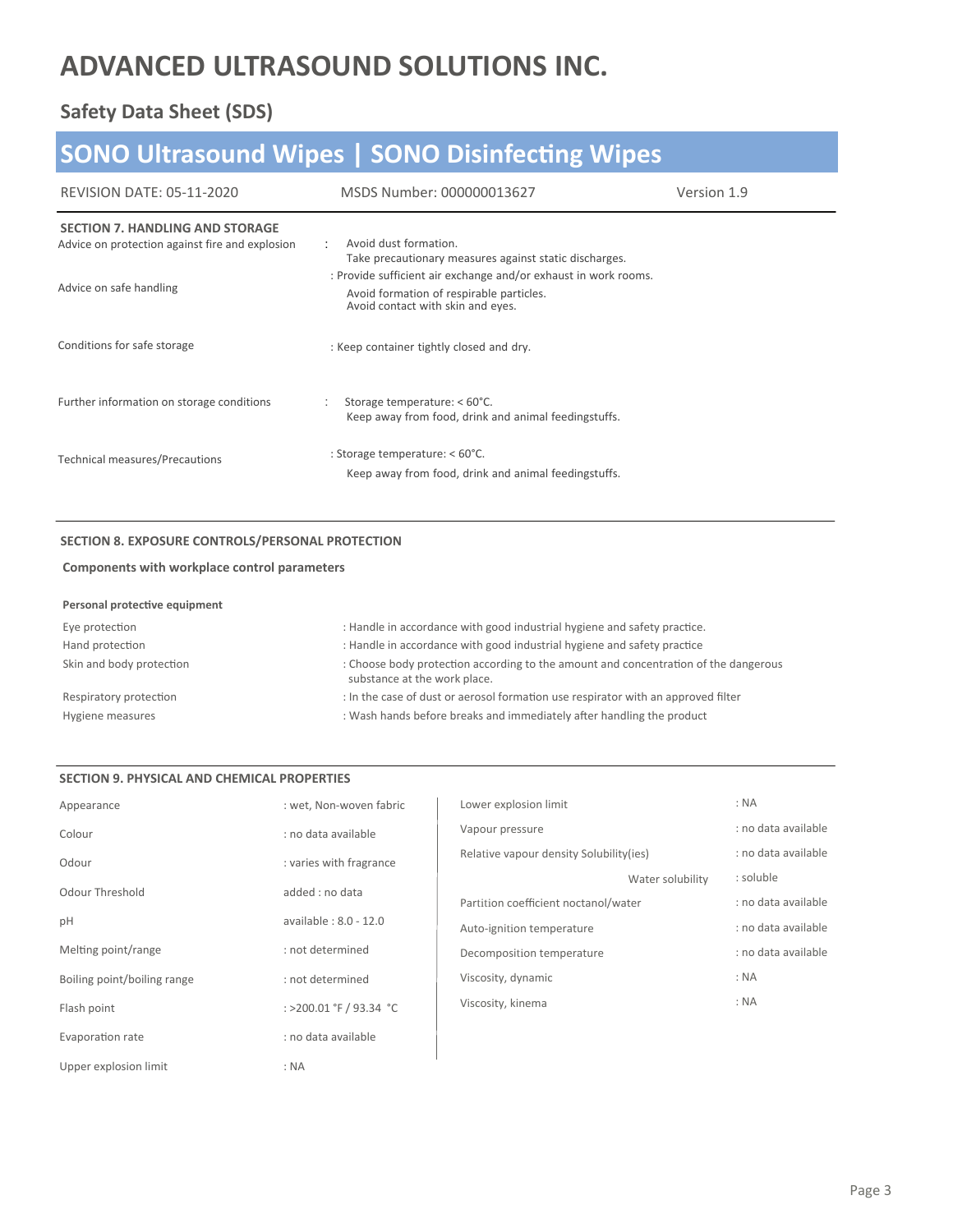### **Safety Data Sheet (SDS)**

# **SONO Ultrasound Wipes | SONO DisinfecƟng Wipes**

| REVISION DATE: 05-11-2020 | MSDS Number: 000000013627 | Version 1.9 |
|---------------------------|---------------------------|-------------|
|---------------------------|---------------------------|-------------|

#### **SECTION 10. STABILILTY AND REACTIVITY**

| Reactivity                         | : Stable under recommended storage conditions                               |
|------------------------------------|-----------------------------------------------------------------------------|
| Chemical stability                 | : Stable under normal conditions                                            |
| Possibility of hazardous reactions | : None known, Stable                                                        |
| Conditions to avoid                | : None known                                                                |
| Incompatible materials             | : Strong oxidizing agents                                                   |
| Hazardous decomposition products   | : Thermal decomposition can lead to release of irritating gases and vapours |

#### **SECTION 11. TOXICOLOGICAL INFORMATION**

| Information on likely routes of<br>Exposure | : Eyes<br><b>Skin</b><br>Ingestion<br>Inhalation |                                                                                                                                                            |
|---------------------------------------------|--------------------------------------------------|------------------------------------------------------------------------------------------------------------------------------------------------------------|
| Skin corrosion/irritation                   | : mild skin irritation<br>species: Rabbit        |                                                                                                                                                            |
| Serious eye damage/ eye irritation          | : moderate eye irritant<br>species: Rabbit       |                                                                                                                                                            |
| Carcinogenicity                             |                                                  |                                                                                                                                                            |
| <b>IARC</b>                                 |                                                  | No component of this product present at levels greater than or equal to 0.1%<br>is identified as probable, possible or confirmed human carcinogen by IARC. |
| <b>OSHA</b>                                 |                                                  | No component of this product present at levels greater than or equal to 0.1%<br>is on OSHA's list of regulated carcinogens.                                |
| <b>NTP</b>                                  |                                                  | No component of this product present at levels greater than or equal to 0.1%<br>is identified as a known or anticipated carcino-gen by NTP.                |
| <b>ACGIH</b>                                |                                                  | No component of this product present at levels greater than or equal to 0.1%<br>is identified as a carcinogen or potential carcin-ogen by ACGIH.           |

#### **SECTION 12. ECOLOGICAL INFORMATION**

| Ecotoxicity                                                                                                                                                                      | : no data available | Other adverse effects                |                                                                                                                                        |
|----------------------------------------------------------------------------------------------------------------------------------------------------------------------------------|---------------------|--------------------------------------|----------------------------------------------------------------------------------------------------------------------------------------|
| Persistence and degradability                                                                                                                                                    | : no data available |                                      | Ozone-Depletion Potential : Regulation: US. EPA Clean Air Act (CAA)<br>Section 602 Ozone-Depleting Substances                          |
| Bioaccumulative potential                                                                                                                                                        | : no data available |                                      | (40 CFR 82, Subpt. A, App A & B)<br>Remarks:                                                                                           |
| Components:                                                                                                                                                                      |                     |                                      | This product neither contains, nor was                                                                                                 |
| Dimethyldioctylammonium chloride:<br>Partition coefficient: n-octanol/water: Pow: 1.2 (21 °C)log Pow: 0.1 (21 °C)<br>$pH: > 6 - < 8$<br>Method: OECD Test Guideline 107 GLP: yes |                     |                                      | manufactured with a Class Lor Class II<br>ODS as defined by the U.S. Clean Air Act<br>Section 602 (40 CFR 82, Subpt. A, App.A +<br>B). |
| Alkyl (C12-16) dimethylbenzyl ammonium chloride:<br>Partition coefficient: n-octanol/water:<br>log Pow: 2.75 (20 °C)                                                             |                     | Additional ecological<br>information | : No data is available on the<br>product itself.                                                                                       |
|                                                                                                                                                                                  |                     |                                      |                                                                                                                                        |

Method: OECD Test Guideline 107 GLP: yes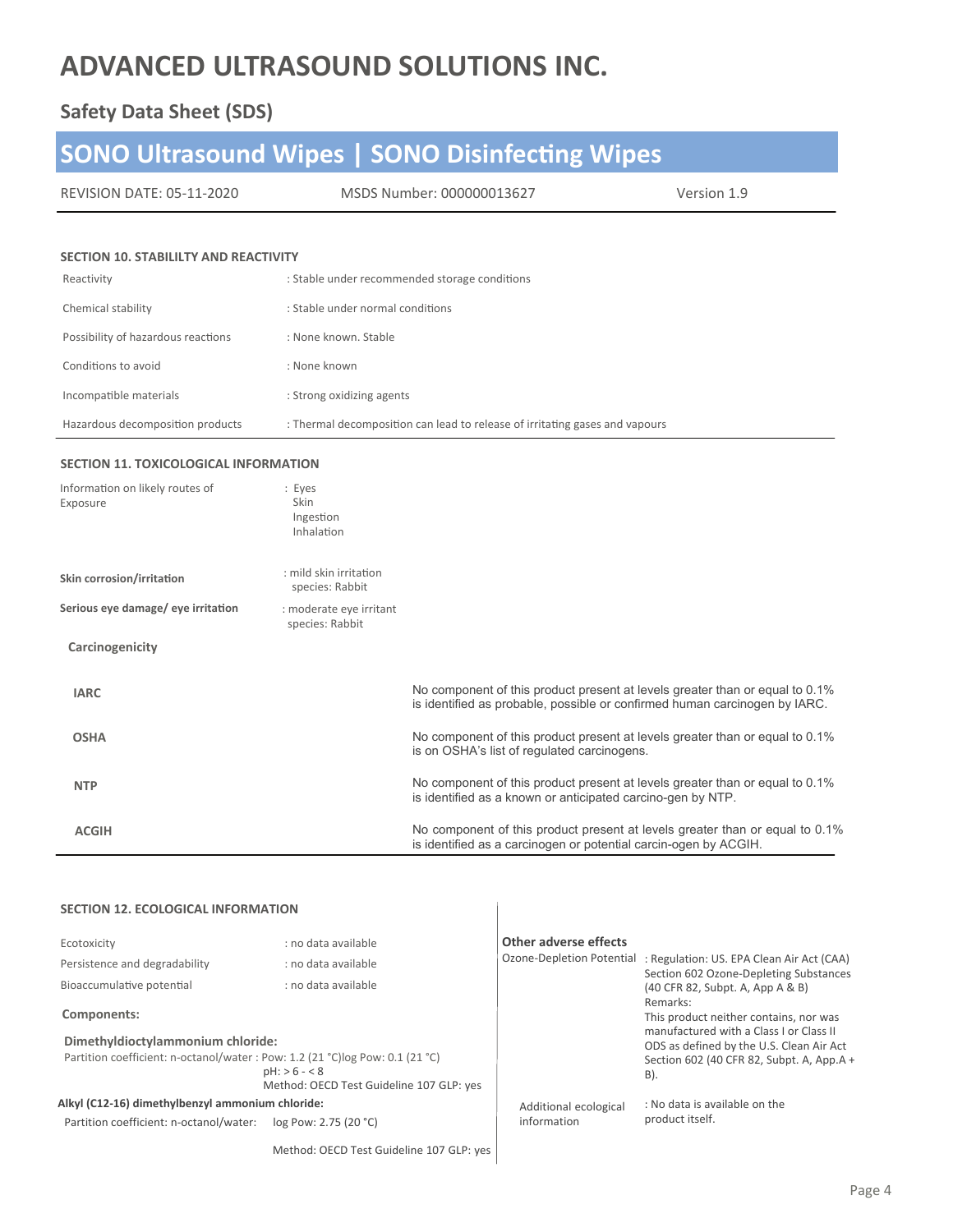### **Safety Data Sheet (SDS)**

|                                            |                                                       | <b>SONO Ultrasound Wipes   SONO Disinfecting Wipes</b> |             |  |  |
|--------------------------------------------|-------------------------------------------------------|--------------------------------------------------------|-------------|--|--|
|                                            | <b>REVISION DATE: 05-11-2020</b>                      | MSDS Number: 000000013627                              | Version 1.9 |  |  |
| <b>SECTION 13. DISPOSAL CONSIDERATIONS</b> |                                                       |                                                        |             |  |  |
| Disposal methods                           |                                                       |                                                        |             |  |  |
|                                            | Further information                                   | : Dispose of in accordance with local regulations.     |             |  |  |
|                                            | Contaminated packaging                                | : Dispose of as unused product.                        |             |  |  |
|                                            |                                                       |                                                        |             |  |  |
|                                            | <b>SECTION 14. TRANSPORT INFORMATION</b>              |                                                        |             |  |  |
| <b>IATA</b>                                |                                                       | Not dangerous goods                                    |             |  |  |
|                                            | UN number                                             | : Not applicable                                       |             |  |  |
|                                            | Proper shipping name                                  | : Not applicable                                       |             |  |  |
|                                            | <b>Transport hazard class</b>                         | : Not applicable                                       |             |  |  |
|                                            | Packing group                                         | : Not applicable                                       |             |  |  |
|                                            | <b>Environmental hazards</b>                          | : no                                                   |             |  |  |
| <b>IMDG</b>                                |                                                       | Not dangerous goods                                    |             |  |  |
|                                            | UN number                                             | : Not applicable                                       |             |  |  |
|                                            | Proper shipping name                                  | : Not applicable                                       |             |  |  |
|                                            | <b>Transport hazard class</b>                         | : Not applicable                                       |             |  |  |
|                                            | Packing group                                         | : Not applicable                                       |             |  |  |
|                                            | <b>Environmental hazards</b>                          | : Marine pollutant: no                                 |             |  |  |
| <b>ADR</b>                                 |                                                       | Not dangerous goods                                    |             |  |  |
|                                            | UN number                                             | : Not applicable                                       |             |  |  |
|                                            | Proper shipping name                                  | : Not applicable                                       |             |  |  |
|                                            | <b>Transport hazard class</b>                         | : Not applicable                                       |             |  |  |
|                                            | Packing group                                         | : Not applicable                                       |             |  |  |
|                                            | <b>Environmental hazards</b>                          | : no                                                   |             |  |  |
| <b>RID</b>                                 |                                                       | Not dangerous goods                                    |             |  |  |
|                                            | UN number                                             | : Not applicable                                       |             |  |  |
|                                            | Proper shipping name                                  | : Not applicable                                       |             |  |  |
|                                            | <b>Transport hazard class</b>                         | : Not applicable                                       |             |  |  |
|                                            | Packing group                                         | : Not applicable                                       |             |  |  |
|                                            | <b>Environmental hazards</b>                          | : no                                                   |             |  |  |
| DOT                                        |                                                       | Not dangerous goods                                    |             |  |  |
|                                            | UN number                                             | : Not applicable                                       |             |  |  |
|                                            | Proper shipping name<br><b>Transport hazard class</b> | : Not applicable                                       |             |  |  |
|                                            | Packing group                                         | : Not applicable<br>: Not applicable                   |             |  |  |
|                                            | <b>Environmental hazards</b>                          |                                                        |             |  |  |
| <b>TDG</b>                                 |                                                       | : no<br>Not dangerous goods                            |             |  |  |
|                                            | UN number                                             | : Not applicable                                       |             |  |  |
|                                            | Proper shipping name                                  | : Not applicable                                       |             |  |  |
|                                            | <b>Transport hazard class</b>                         | : Not applicable                                       |             |  |  |
|                                            | Packing group                                         | : Not applicable                                       |             |  |  |
|                                            | <b>Environmental hazards</b>                          | : no                                                   |             |  |  |
|                                            |                                                       |                                                        |             |  |  |
|                                            | Special precautions for user                          | : none                                                 |             |  |  |
|                                            | Transport in bulk according                           | : Not applicable                                       |             |  |  |
|                                            | to Annex II of MARPOL 73/78                           |                                                        |             |  |  |
|                                            | and the IBC Code                                      |                                                        |             |  |  |